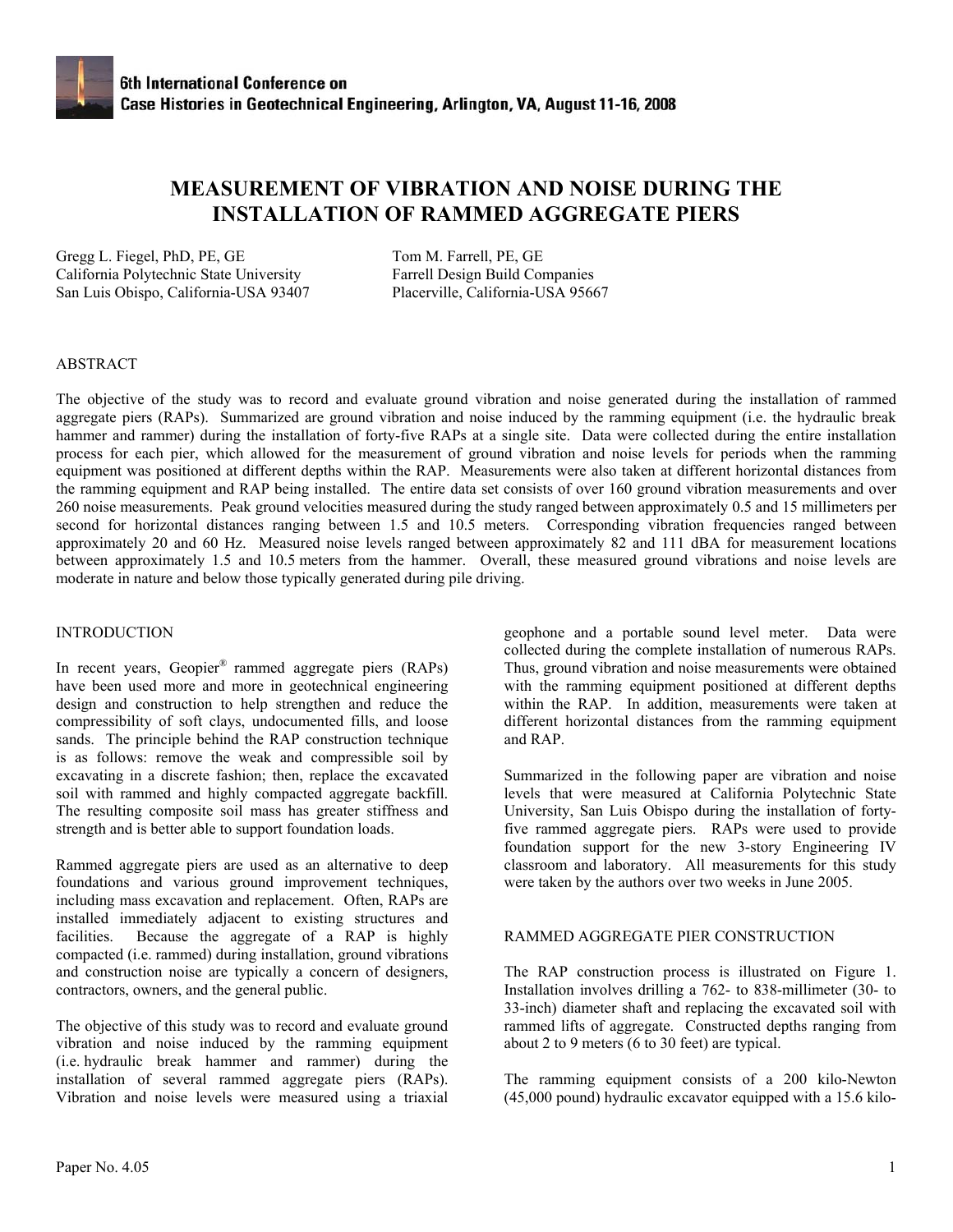Newton (3,500 pound) hydraulic break hammer and a specially designed 45º beveled ram. The hammer hits the rammer at a rate of 300 to 500 blows per minute. The resulting energy delivered by the hammer is between 1,300 and 2,600 kilo-Joules (1 and 2 million foot-pounds). Figure 2 shows the RAP installation equipment.



*Fig. 1. Typical RAP construction process: (A) drill a 762 to 838 mm (30 to 33 inch) RAP shaft; (B) ram 50 mm (2-inch) crushed rock into the bottom bulb; (C) ram 304 mm (12 inch) lifts of 19 to 38 mm aggregate base rock to152mm (6 inches) above the bottom of footing design elevation.* 



*Fig. 2. Typical RAP installation equipment.*

The specially designed ram is used to form thin, expanded rock lifts inside the RAP (Majchrzak 2004). After drilling, a lift of crushed rock is embedded into the bottom of the drilled shaft. This initial lift is commonly referred to as the RAP "bottom bulb." In weak soil, up to a cubic meter of crushed rock can be rammed in order to stabilize the bottom bulb. Once the bottom bulb is stabilized, the remainder of the shaft is filled, typically using about 0.16 cubic meters of well graded aggregate base to form the roughly 304 mm (12-inch) compacted lifts.

The end result after RAP installation is a stiff, highly compacted aggregate pier along with improved soil up to one diameter from the drilled edge (Pitt et. al. 2003). Overall, the ramming action used during installation increases the lateral stress in the surrounding soil and increases the stiffness of the stabilized composite soil mass. The increased lateral stress and the undulated RAP shape effectively couples the RAP aggregate to the surrounding soil matrix thus providing an efficient mechanism for shear resistance along the sides of the RAP (Handy 2000; White et. al 2002).

Rammed aggregate piers have been shown to exhibit friction angles varying from 48 to 52 degrees and dry unit weights from 22 to 24 kilo-Newtons per cubic meter (140 to 148 pounds per cubic foot) (Fox and Cowell 1998). Depending on RAP depth, soil conditions, and construction site conditions, typical installation rates vary from about 35 to 60 RAPs per day. Slower rates are typical for installations that require temporary casing. A discussion of quality control testing for rammed aggregate pier installations can be found in ICC Evaluation Service Inc. (2006).

#### ENGINEERING IV SITE CONDITIONS

The project site is located on the campus of California Polytechnic State University in San Luis Obispo, California. The Engineering IV structure is located on the northwest corner of the campus adjacent to a seasonal creek. The soils encountered at the site generally consisted of medium stiff to stiff clays and silts with varying amounts of sand and gravel. A typical site boring log is illustrated on Figure 3.



*Fig. 3. Typical site boring log and soil profile.*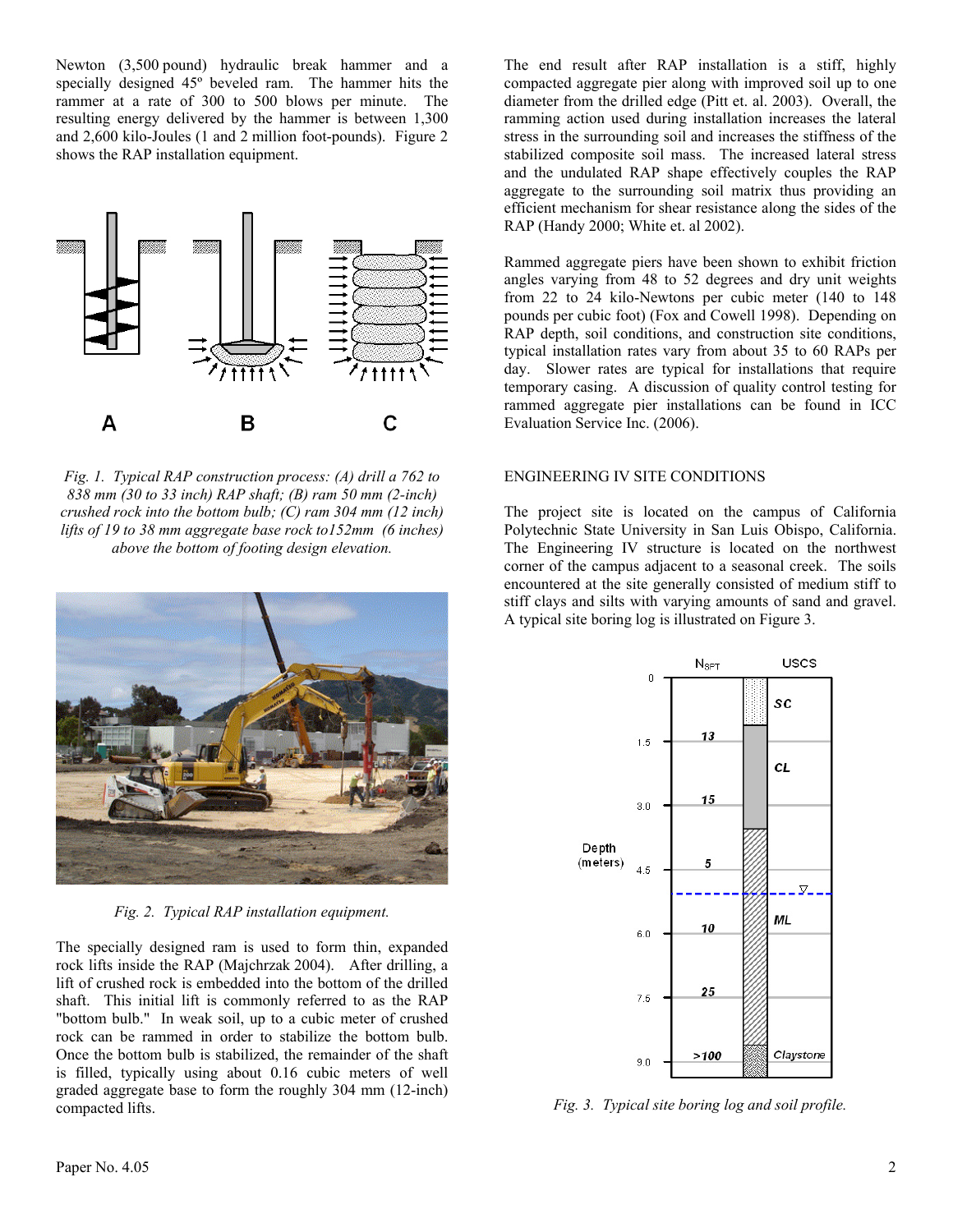As shown on Figure 3, the site consists of approximately 8.5 meters (28 feet) of alluvial clays and silts overlying claystone bedrock. Representative standard penetration test (SPT) blowcounts are illustrated on the boring log along with soil types as defined by the Unified Soil Classification System (USCS). At the time of the subsurface investigation, the groundwater table was encountered at a depth approximately 5 meters (17 feet) below the ground surface. However, the depth of the groundwater table was approximately 3.6 meters (12 feet) at the time of RAP installation.

## RAP INSTALLATION AT ENGINEERING IV

Prior to installation of the RAPs, the building site was cleared of vegetation, existing pavement, and utilities. Grading was performed to over-excavate and remove approximately 1.2 meters (4 feet) of surface soil from the site. This soil was replaced with approximately 1 meter (3 feet) of engineered fill composed of locally imported silty sand (decomposed granite). The depth of the engineered fill varied between approximately 1 and 1.5 meters (3 and 5 feet) depending on the foundation elevations and the depth of the overexcavation.

The project plans called for the installation of 180 bearing RAPS and 120 uplift RAPs. Uplift RAPs are described in Majchrzak et al. (2004). The bearing RAPS measured 762 millimeters (30 inches) in diameter and were 3.6 meters (12 feet) deep below footings. The uplift RAPS measured 838 millimeters (33 inches) in diameter and were 4.6 meters (15 feet) deep below footings.

The RAPs were designed to support shallow spread footings using a RAP-improved bearing pressure of 311 kilo-Pascals (6,500 pounds per square foot) ASD for dead plus live loads. A RAP design stiffness modulus of 59.7 MN/ $m<sup>3</sup>$  (200 pci) was selected for settlement estimates. A 200 kilo-Newton (45,000 pound) hydraulic excavator and a 15.6 kilo-Newton (3,500 pound) hydraulic break hammer were used to install the RAPs at the site.

As part of this project, several test RAPs were installed at the site and subsequently load tested. Load test results showed repeatable stiffness after multiple load test cycles. In the RAP bearing load test, the measured RAP stiffness modulus exceeded 135 MN/m<sup>3</sup> (498 pci). At a top stress of 7,660 kilo-Pascals (16,000 pounds per square foot), the load tested RAPs exhibited less than 50 millimeters of deflection.

## INSTRUMENTATION

## Triaxial Geophone

Ground vibration levels were recorded using a Minimate Plus™ portable seismograph manufactured by Instantel<sup>®</sup>. The seismograph is capable of recording multiple blast or construction events at sampling rates from 1024 to 16K

samples per second. Ground vibration is measured using the seismograph and a small triaxial geophone.

The triaxial geophone allows for the measurement of ground velocity in three orthogonal directions (i.e. transverse, vertical, and longitudinal). During testing, the longitudinal direction is typically directed toward the source of the vibration. Prior to recording, the geophone is placed on a level ground surface. The instrument is either anchored to the ground surface using three spikes or held firmly in place using a heavy sandbag. In this study, a heavy sandbag was used hold the instrument in place and provide for firm contact with the ground.

# Sound Level Meter

Noise levels were recorded using a Model 2700 hand held sound level meter manufactured by Quest Technologies<sup>®</sup>. Measured sound pressure levels are displayed on a liquid crystal display (LCD) window that contains both a numeric readout and a bar indicator. The Model 2700 sound level meter is capable of measuring sound pressure levels up to 140 decibels (dB) for A, B, C, and linear weighting modes. The meter allows for tripod mounting and comes with a foam windscreen. Prior to obtaining measurements in the field, the sound level meter was calibrated using a Quest Technologies<sup>®</sup> Model QC-20 sound calibrator.

## MONITORING

Ground vibration and/or noise levels were recorded during the installation of forty-five rammed aggregate piers. Figure 4 shows a photograph of the typical monitoring station. The instrumentation was placed in essentially the "free-field" away from construction equipment, stock piles, slopes, and other RAPs. Measurement locations were selected so as to limit interference with construction operations. For each RAP examined, a similar procedure was followed to set-up the equipment and take readings.

## Placement of Instrumentation

After a measurement location was selected, the geophone was placed on a smoothed ground surface and leveled. The longitudinal axis of the geophone was pointed toward the pier. Effort was made to ensure firm contact between the geophone and the underlying ground, and a sandbag weighing 110 to 130 Newtons (25 to 30 pounds) was placed completely over the geophone to hold it in place. The seismograph was connected to the geophone with a data cable and positioned several feet behind the measurement location. Figure 4 shows the geophone and seismograph as placed next to a RAP installation location.

The sound level meter was mounted on a tripod and placed immediately next to the geophone and seismograph, as shown on Figure 4. Prior to testing, the microphone of the sound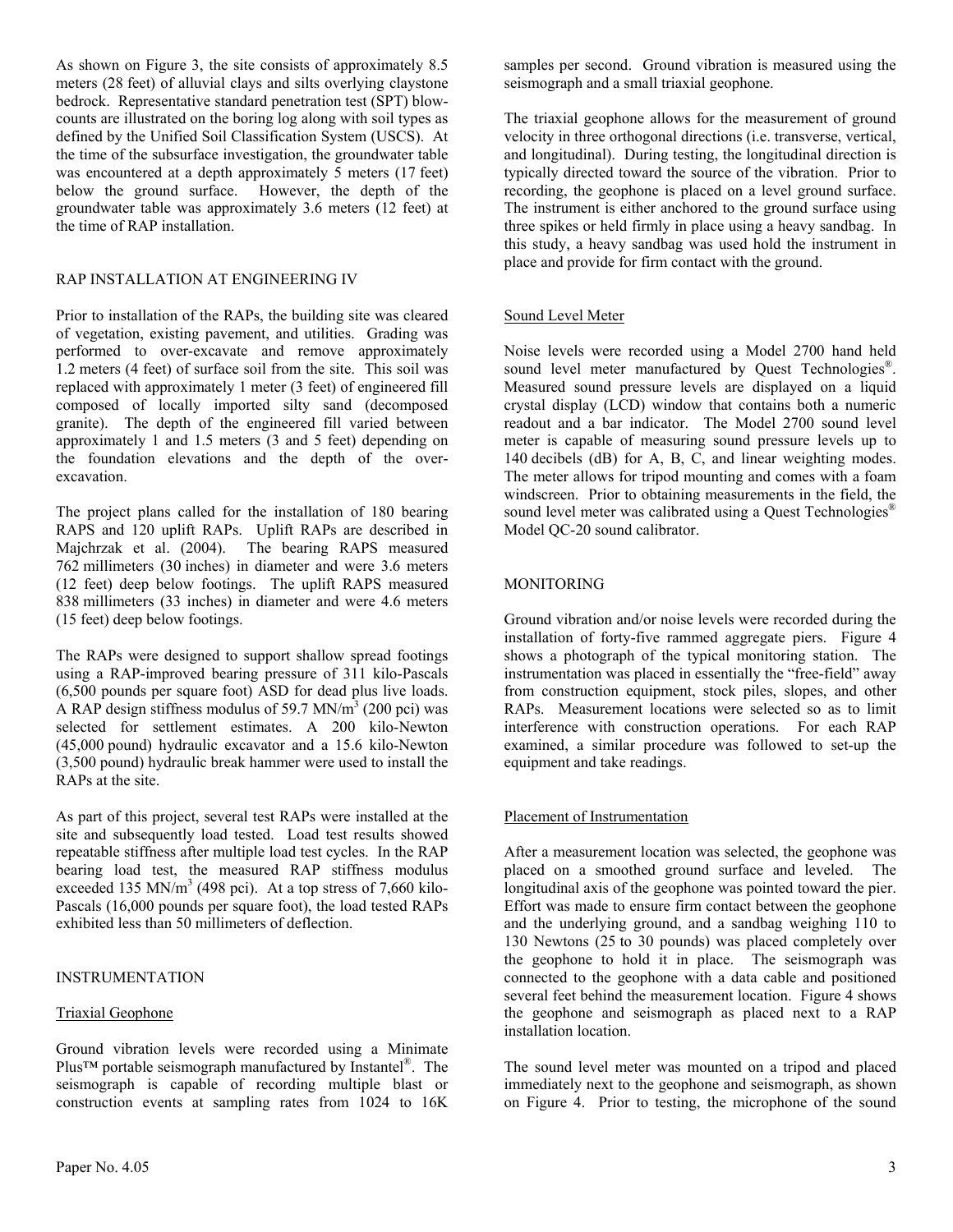level meter was leveled, fitted with a foam windscreen, and pointed toward the pier. With the tripod mounting, the sound level meter was positioned approximately 1 meter (3 feet) above the ground surface.



*Fig. 4 Photograph showing typical instrumentation set-up.* 

## Instrument Readings

Ground vibration and noise measurements began with the placement and ramming of the "bottom bulb" of the RAP. Before initial ramming, the seismograph was activated. The seismograph then recorded ground vibration (i.e. particle velocity) during the entire RAP installation process. During installation a hand-written monitoring log was maintained. Lift placement times, ramming periods, ramming depths, noise measurements, and construction notes were recorded on the log. Times noted on the log were coordinated with the clock of the seismograph.

Ground Vibration. Ground vibration was typically recorded with the seismograph set for "histogram record mode." In this mode the seismograph continuously sampled ground velocity for all three geophone components at a rate of 2048 samples per second. However, the only data stored in the seismograph's memory were the peak velocities recorded over 2 second intervals. For each sample interval, the seismograph calculated the maximum peak velocity (positive or negative), the peak vector sum velocity (PVS), and the frequency of the largest peak.

The vector sum represents the resultant particle velocity magnitude and is calculated using the following equation:

$$
Vector Sum = \sqrt{T^2 + V^2 + L^2}
$$
 (1)

where:

|  | particle velocity in the transverse direction |  |  |
|--|-----------------------------------------------|--|--|
|--|-----------------------------------------------|--|--|

- $V =$  particle velocity in the vertical direction
- $L =$  particle velocity in the longitudinal direction

Note that the peak vector sum does not necessarily occur at the same time as the peak velocity for an individual waveform recorded in the transverse, vertical, or longitudinal directions.

The frequency of the largest peak in cycles per second (Hz) is found by taking the inverse of the estimated period of the waveform. The period is estimated by knowing the time between two successive zero crossings of the velocity waveform immediately before and after the peak velocity value. The calculation of this zero crossing (ZC) frequency assumes a single predominant frequency at the peak velocity, or a sinusoidal waveform. In practice, the peak velocity may be the result of two or more major frequency components representing a compound waveform. Therefore, the ZC frequency only represents an approximation of the frequency of the peak velocity.

Construction Noise.Noise levels were measured using the sound level meter in A-weighting mode. While ramming was being conducted for a particular RAP, a research assistant hand recorded sound measurements on the monitoring log at a rate of approximately 1 to 2 readings per second. The sound readings were numeric decibel (dBA) values displayed on the sound level meter. The assistant stood away from the meter as far as possible when taking readings to limit sound wave reflections. The depth of the rammer was recorded on the monitoring log with each set of sound readings.

Sound data collected during the installation of a RAP included a series of sound readings for each ramming period. The average noise level for a particular ramming period was estimated by simply taking the arithmetic mean of the sound readings that were recorded.

## **RESULTS**

Summarized in this section are ground vibration and noise levels recorded during this study. Ground vibration and noise measurements were obtained with the ramming equipment positioned at different depths within the RAP. In addition, measurements were taken at different horizontal distances from the ramming equipment and RAP. Hand written monitoring logs and seismograph event reports were matched so that all of the recorded data could be examined as a function of rammer depth and horizontal distance.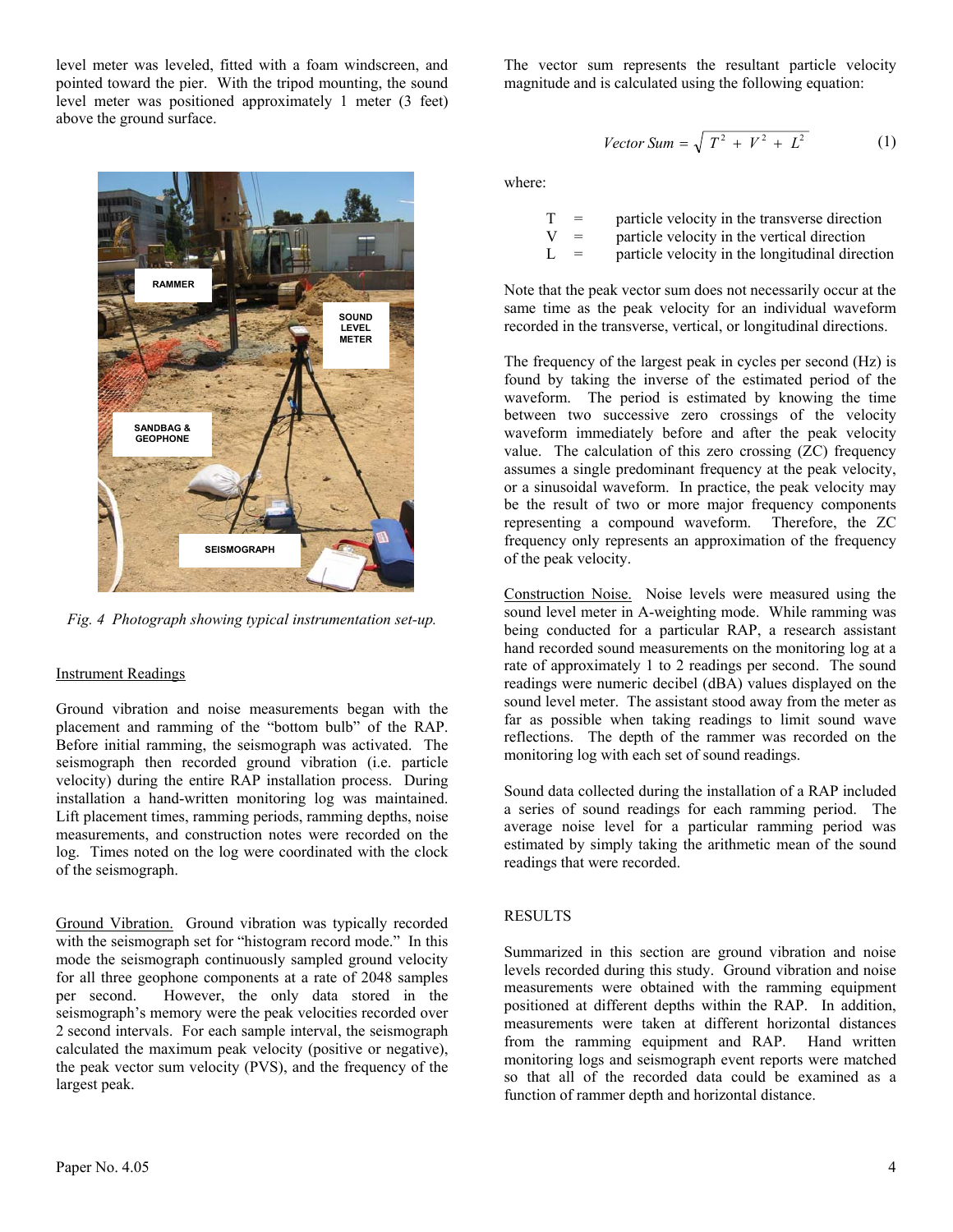Shown on Figure 5 is a schematic of a rammed aggregate pier and a geophone. The terms defined on this figure, including horizontal distance (h) and focal distance (x), are referred to on subsequently presented data plots that are used to summarize the ground vibration and noise results.



*Fig. 5. Instrumentation and RAP schematic.*

#### Ground Vibration

Peak Velocity. Data recorded by the seismograph during the installation of a RAP were stored in event reports and subsequently transferred to a PC for analysis. Maximum values of peak velocity were evaluated from the ground vibration results that were recorded for each ramming interval. Therefore, once the data was finally reduced, a single "data point" included the following information: RAP number (as taken from the project plans and specifications), peak velocity value (transverse, vertical, longitudinal, and peak vector sum), horizontal distance, rammer depth, and focal distance. This information was used to create plots summarizing the ground vibration results. The data set includes 162 points.

Shown on Figure 6 are peak velocity values measured in the longitudinal, vertical, and transverse geophone directions. The velocities are shown as a function of horizontal distance (h) from the center of the RAP with horizontal distance plotted on a logarithmic scale. Horizontal distances varied between approximately 2 and 10 meters (6 and 33 feet). Figure 6 shows that peak velocity decreases with increasing distance

from the RAP. This trend was expected due to radiation and material damping effects. In general, peak velocities measured in the longitudinal and vertical directions were higher than those measured in the transverse direction. The largest peak velocity, approximately 14 millimeters per second, was measured in the vertical direction approximately 2.2 meters from the center of the RAP.



*Fig. 6. Peak velocity measurements as a function of horizontal distance from the RAP.* 

Figure 7 shows the same velocity data plotted as a function of focal distance (x). Focal distances varied between approximately 2.5 and 10 meters (6.5 and 33 feet). The same trend, decreasing peak velocity with increasing distance from the RAP, is evident on Figure 7. However, less scatter is apparent in the data. The peak velocity values appear to correlate more closely with focal distance as compared to horizontal distance.

Peak Vector Sum Velocity. Peak vector sum velocities are shown as a function of horizontal distance from the RAP on Figure 8. These velocities are presented as a function of focal distance on Figure 9. Peak vector sum velocities tend to decrease with increasing distance from the RAP. The largest recorded peak vector sum velocity was approximately 14.5 millimeters per second.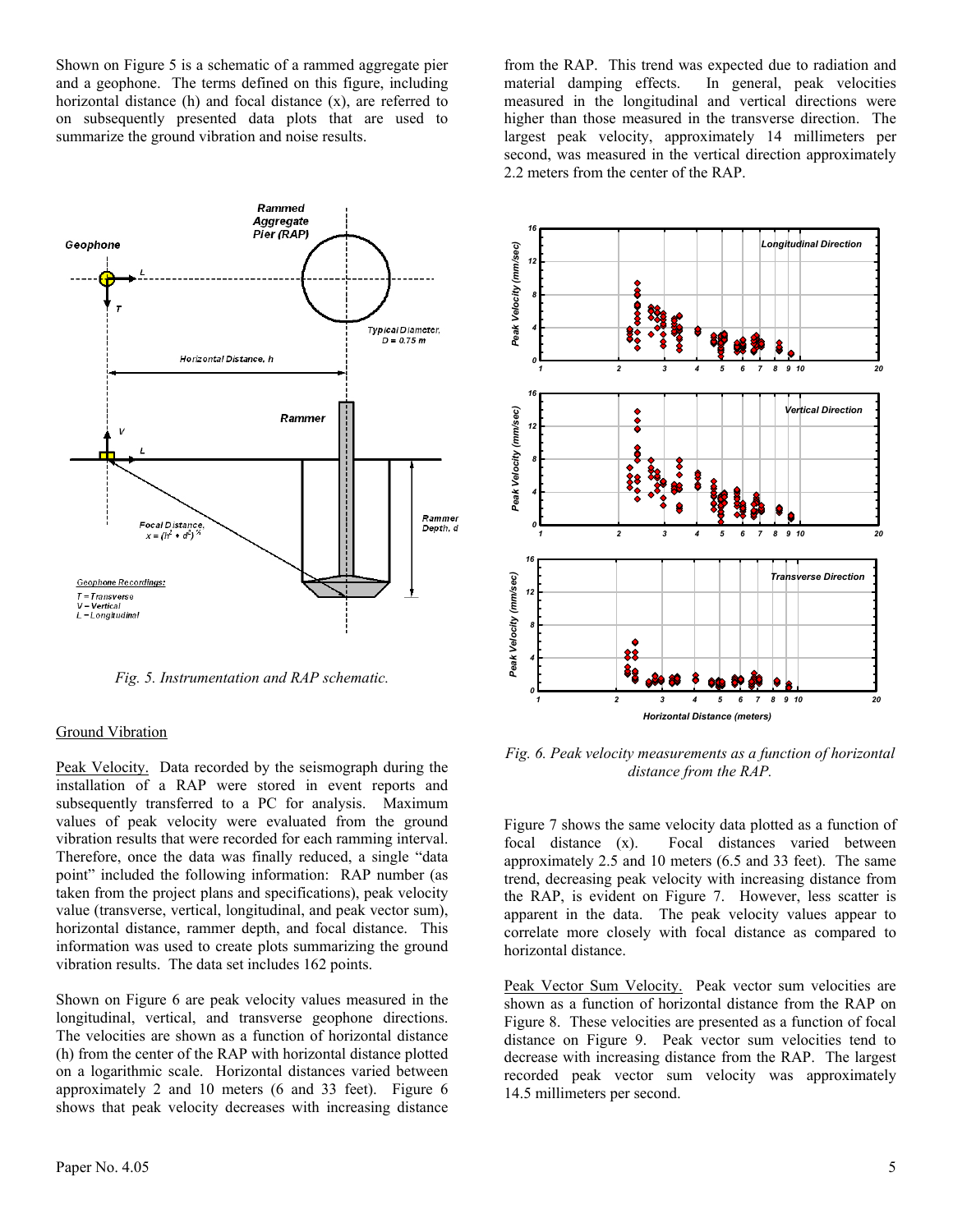

*Fig. 7. Peak velocity measurements as a function of focal distance from the RAP.* 



*Fig. 8. Maximum peak vector sum velocity as a function of horizontal distance from the RAP.* 



*Fig. 9. Maximum peak vector sum velocity as a function of focal distance from the RAP.* 

Zero Crossing Frequency. Zero crossing frequencies were evaluated for each of the peak velocities summarized on Figures 6 and 7. The procedure for evaluating zero crossing frequency was discussed earlier in this paper.

Figures 10 and 11 show zero crossing frequency as a function of horizontal distance and focal distance, respectively. The frequencies are presented in Hertz (Hz) on a normal scale for each figure. From the plots it is difficult to distinguish any trends with horizontal or focal distance. In general, more scatter is visible in the data recorded for the transverse direction, as compared to the vertical and longitudinal directions. Frequencies range between approximately 20 and 60 Hz for the vertical and longitudinal directions, with some outliers. Arithmetic mean (i.e. average) frequencies were calculated for each direction. These average values are illustrated on the plots. Computed average zero crossing frequencies and associated standard deviations are summarized in Table 1.

Table 1. Statistical Results for Zero Crossing Frequencies

| Geophone<br><b>Direction</b> | Arithmetic<br>Mean (Hz) | <b>Standard</b><br><b>Deviation (Hz)</b> |
|------------------------------|-------------------------|------------------------------------------|
| Longitudinal                 | 38                      | 10.8                                     |
| Vertical                     | 36                      | 10.8                                     |
| Transverse                   | 36                      | 175                                      |

Shown on Figure 12 are peak velocity values plotted as a function of zero crossing frequency. The data shown in this plot are for all horizontal (and focal) distances. No distinct trends are visible in this data as it is presented.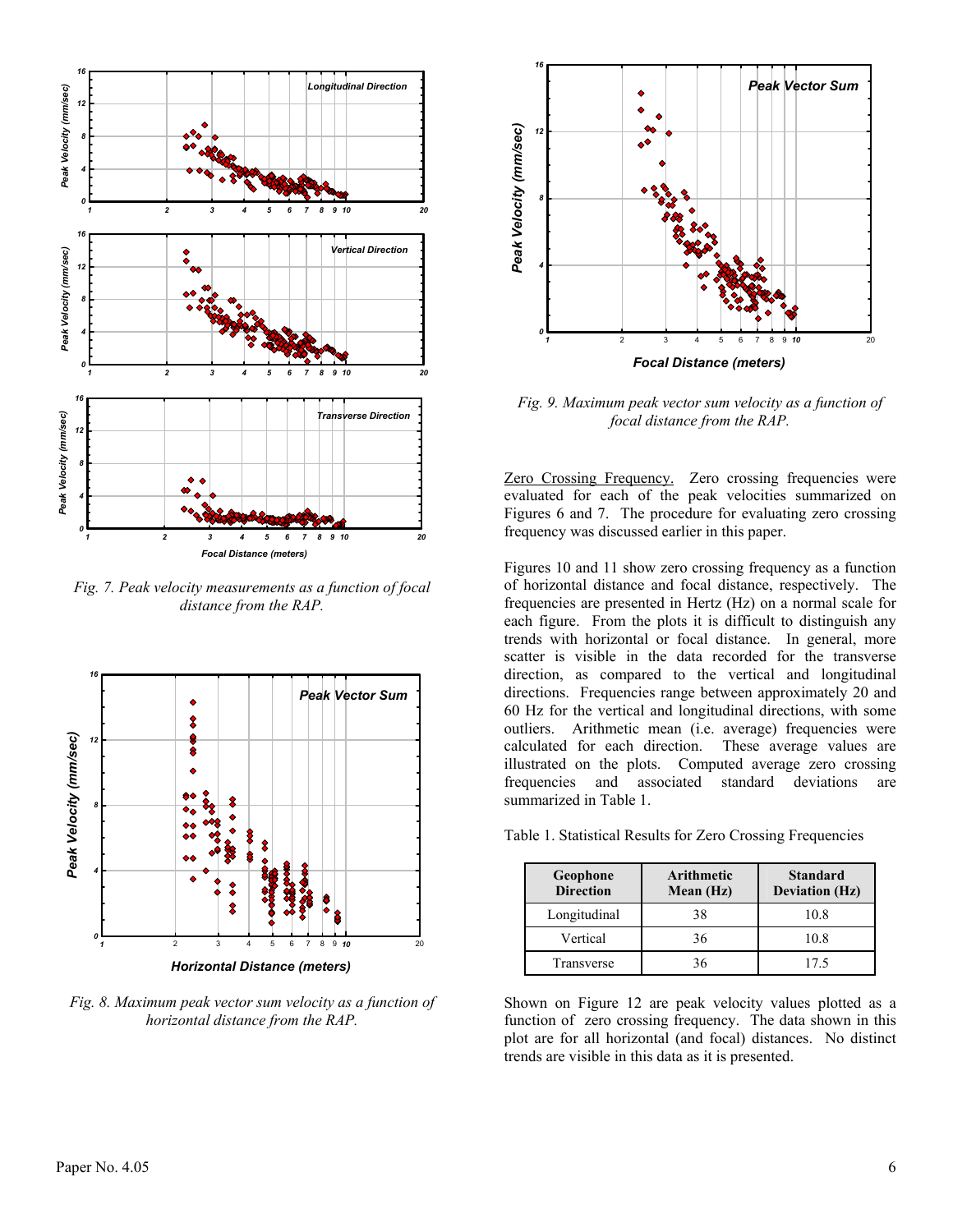

*Fig. 10. Zero crossing frequency versus horizontal distance.* 



*Fig. 11. Zero crossing frequency versus focal distance.* 



*Fig. 12. Peak velocity measurements as a function of zero crossing frequency.* 

Time Histories.The Minimate Plus™ portable seismograph is capable of recording time histories of ground vibration. Prior to monitoring, the user must first program the seismograph by entering the sample interval, sampling rate, and trigger values for the geophone. On two occasions during this study the seismograph was used to measure time histories of ground vibration during the installation of a RAP. During this monitoring, both 5 and 9 second sample intervals were used with a sampling rate of 2048 samples per second. The time histories were "triggered" by the vibration induced in the ground during ramming. Ramming of the RAP typically continued for a period longer than the sample interval, which was set at 5 or 9 seconds.

Software provided with the Minimate Plus™ allows for the generation of Fast Fourier Transform (FFT) reports for time history recordings of ground vibration. FFT results for the vibration recordings can be summarized as plots of Fourier amplitude versus frequency. Dominant frequencies can be evaluated for each recording by evaluating the FFT plots.

As part of this study, time history recordings were obtained during the installation of two rammed aggregate piers. A summary of the data collected is presented in Table 2. The table shows dominant frequencies along with associated velocity levels for several different focal distances. The peak transverse, vertical, and longitudinal velocities are plotted as a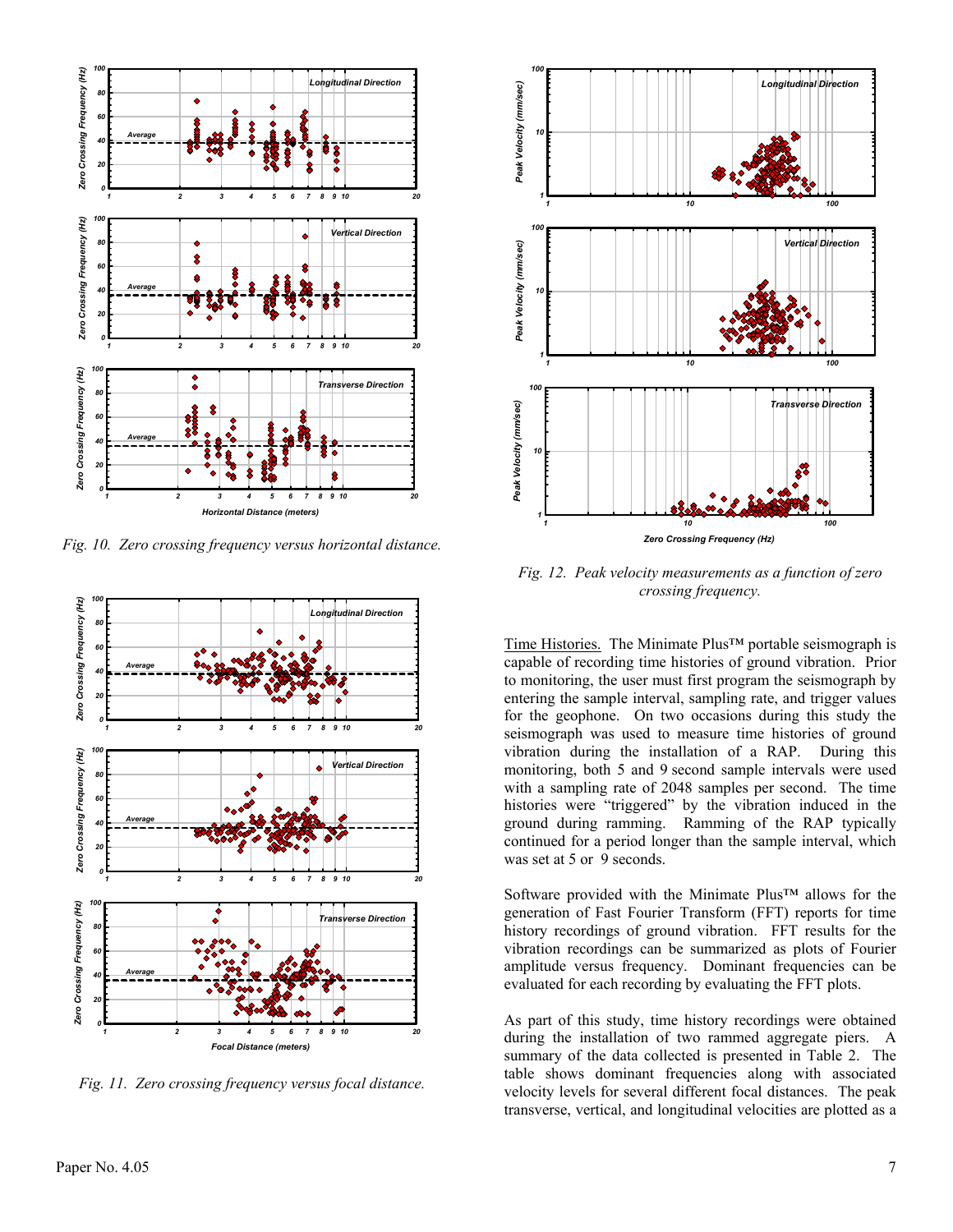function of dominant frequency on Figure 13. The data appear to be consistent with the peak velocity and zero crossing frequency results previously presented as well as the computed average zero crossing frequencies.

|  |  | Table 2. Evaluation of Time History Recordings. |
|--|--|-------------------------------------------------|
|  |  |                                                 |

| Pier<br># | Horiz.<br><b>Distance</b><br>h<br>(meters) | Focal<br><b>Distance</b><br>$\overline{\mathbf{X}}$<br>(meters) | <b>PVS</b><br><b>Velocity</b><br>(mm/sec) | Dominant Freq. (Hz)<br>[Peak Vel. (mm/sec)] |                 |                 |
|-----------|--------------------------------------------|-----------------------------------------------------------------|-------------------------------------------|---------------------------------------------|-----------------|-----------------|
|           |                                            |                                                                 |                                           | Tran                                        | Vert            | Long            |
| 20        | 3.9                                        | 4.1                                                             | 4.9                                       | 27.3<br>$[1.4]$                             | 34.1<br>[4.6]   | 27.3<br>$[3.6]$ |
| 20        | 3.9                                        | 4.0                                                             | 5.9                                       | 26.8<br>$[1.4]$                             | 33.4<br>$[5.3]$ | 26.8<br>$[3.9]$ |
| 20        | 3.9                                        | 4.0                                                             | 6.0                                       | 27.2<br>$[1.3]$                             | 34.0<br>[6.0]   | 27.2<br>[3.6]   |
| 20        | 3.9                                        | 3.9                                                             | 6.1                                       | 26.9<br>[3.1]                               | 33.7<br>[5.3]   | 26.9<br>[3.7]   |
| 20        | 3.9                                        | 3.9                                                             | 5.0                                       | 33.9<br>$[1.4]$                             | 33.9<br>[4.6]   | 27.1<br>$[3.7]$ |
| 79        | 2.7                                        | 4.1                                                             | 4.8                                       | 27.4<br>[1.0]                               | 20.5<br>[3.6]   | 27.4<br>$[3.2]$ |
| 79        | 2.7                                        | 3.2                                                             | 8.1                                       | 40.8<br>[1.0]                               | 20.4<br>[6.6]   | 34.0<br>$[5.2]$ |
| 79        | 2.7                                        | 2.9                                                             | 9.1                                       | 40.9<br>$[1.1]$                             | 27.3<br>[6.6]   | 27.3<br>[6.5]   |

## Construction Noise

Average Sound Levels. Sound data collected during the installation of a RAP included a series of sound readings for each ramming period. The sound level for a particular ramming period was estimated by taking the average of the sound readings that were measured in the field. Average sound levels (in dBA) are shown on Figure 14 based on the distance from the RAP and the elevation of the hammer relative to the ground surface. The data set includes 262 data points. During this study, the average sound levels ranged between approximately 82 and 111 dBA. Although not illustrated on Figure 14, the highest sound level measured with the sound meter was 111.4 dBA.

In general, the data on Figure 14 shows that average sound level decreases as the elevation of the hammer bottom extends below the ground surface. Average sound levels are the highest when the hammer is outside of the hole and completely above the ground surface. The data on the figure also shows that sound level decreases the further the sound meter is from the hammer. During this study, sound readings were taken approximately 1.5 to 10.5 meters (5 to 34 feet) away from the hammer and RAP.



*Fig. 13. Peak velocity measurements as a function of zero crossing frequency with data from time history recordings.* 

Time Histories. Sound level time histories were recorded during the installation of one of the piers. The sound level time histories were measured using the data recorder on the seismograph and an attached A-weighting microphone. During the study the microphone malfunctioned. As a result, recordings could only be made during the installation of one rammed aggregate pier.

Five time histories of sound level were recorded. Dominant frequencies for the sound level time histories, as taken from the FFT reports, ranged from approximately 6.7 to 6.8 Hz. This range corresponds well with the specified rammer frequency, which is approximately 400 blows per minute, or 6.7 blows per second.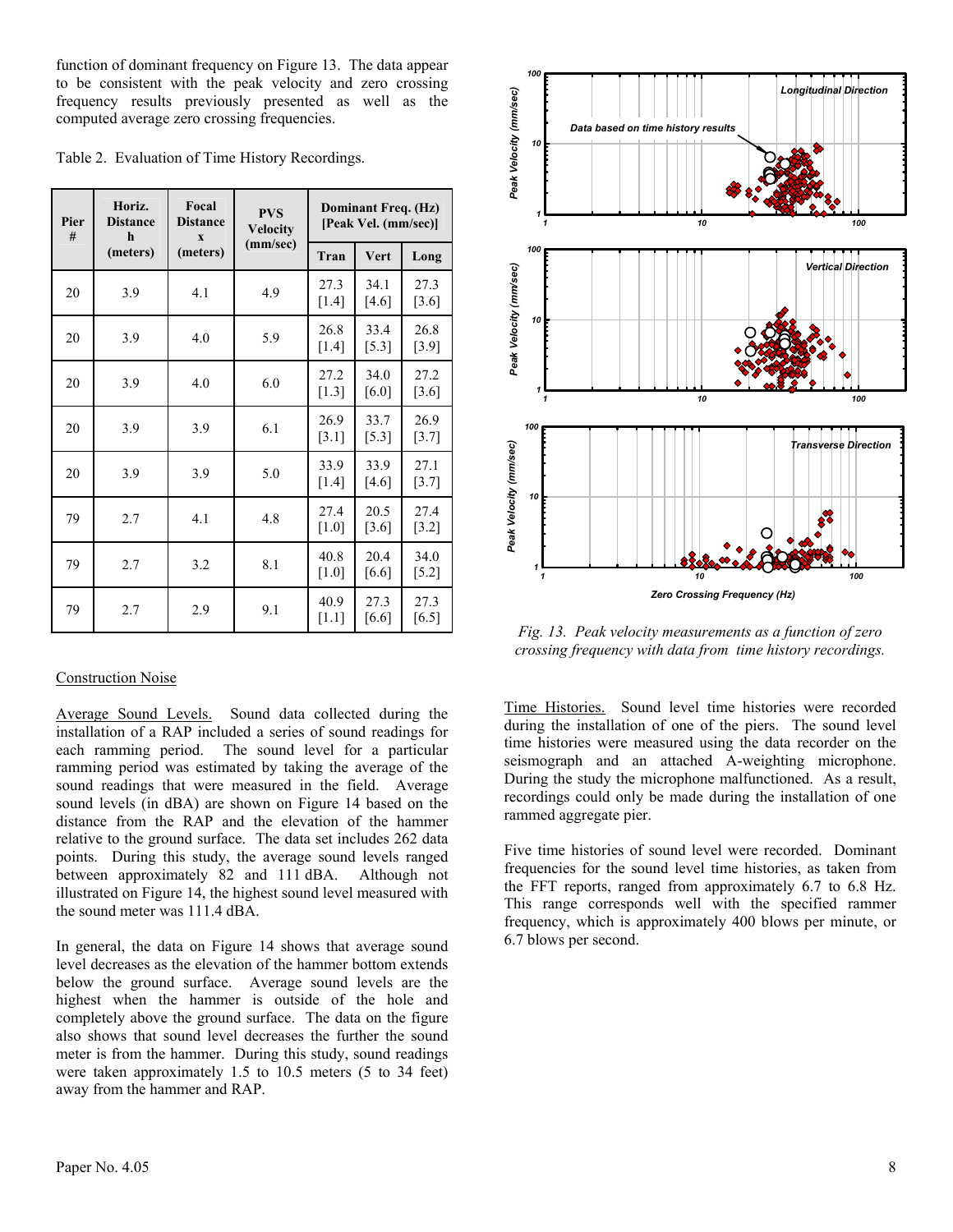

*Fig. 14. Noise measurements based on distance to the hammer and elevation of the hammer in the shaft.* 

#### COMPARISONS WITH PAST STUDIES

#### Ground Vibration

Ground vibrations measured in this study were shown to attenuate with distance from the ramming equipment. The observed results are similar to those reported for other types of construction equipment. For example, shown on Figure 15 are longitudinal, transverse, and vertical peak ground velocities as a function of horizontal distance from the source. Also shown on the figure are attenuation relations reported by Wiss (1981) for several other construction equipment sources. Based on these results, ground vibrations measured in this study appear to be relatively close to vibrations generated during more common construction operations (i.e. jack hammering and bulldozing). It is noted that these relationships are appropriate for a particular set of soil conditions. The relationships may be different for other conditions (Wiss 1981).

Attenuation of ground vibration occurs due to material and radiation (geometrical spreading) damping effects in the surrounding soil and/or rock. Researchers have attempted to account for these effects in complex attenuation relation functions (Dowding 1996). However, more simplified functions have typically been used to analyze and interpolate



*Fig. 15. Peak velocity plotted as a function of horizontal distance with attenuation relations for other types of construction equipment (after Wiss 1981).* 

field data. The best-fit power function initially proposed by Wiss (1981) relates velocity and distance from the source in the following manner:

$$
PV = k D^{-m} \tag{2}
$$

where:

*100*

 PV = peak particle velocity  $D =$  distance from the source  $k =$  value of PV at 1 unit of distance  $m =$  attenuation coefficient

This simplified relationship is conservative in that will tend to over-predict ground vibration at very large and very small distances (Dowding 1996).

Figures 16 and 17 include simplified attenuation relationships for ground vibration measured in this study, assuming the distance from the source to be horizontal distance (h) and focal distance (x), respectively. The peak velocity values shown on both of these plots represent peak vector sum values. Correlation coefficients for the horizontal distance and focal distance relations are 0.79 and 0.89, respectively.

The attenuation coefficients (m) derived in this study are comparable to coefficients in the literature. Shown in Table 3 are published coefficients for several pile driving case histories researched by Ali et al. (2003) and others. Included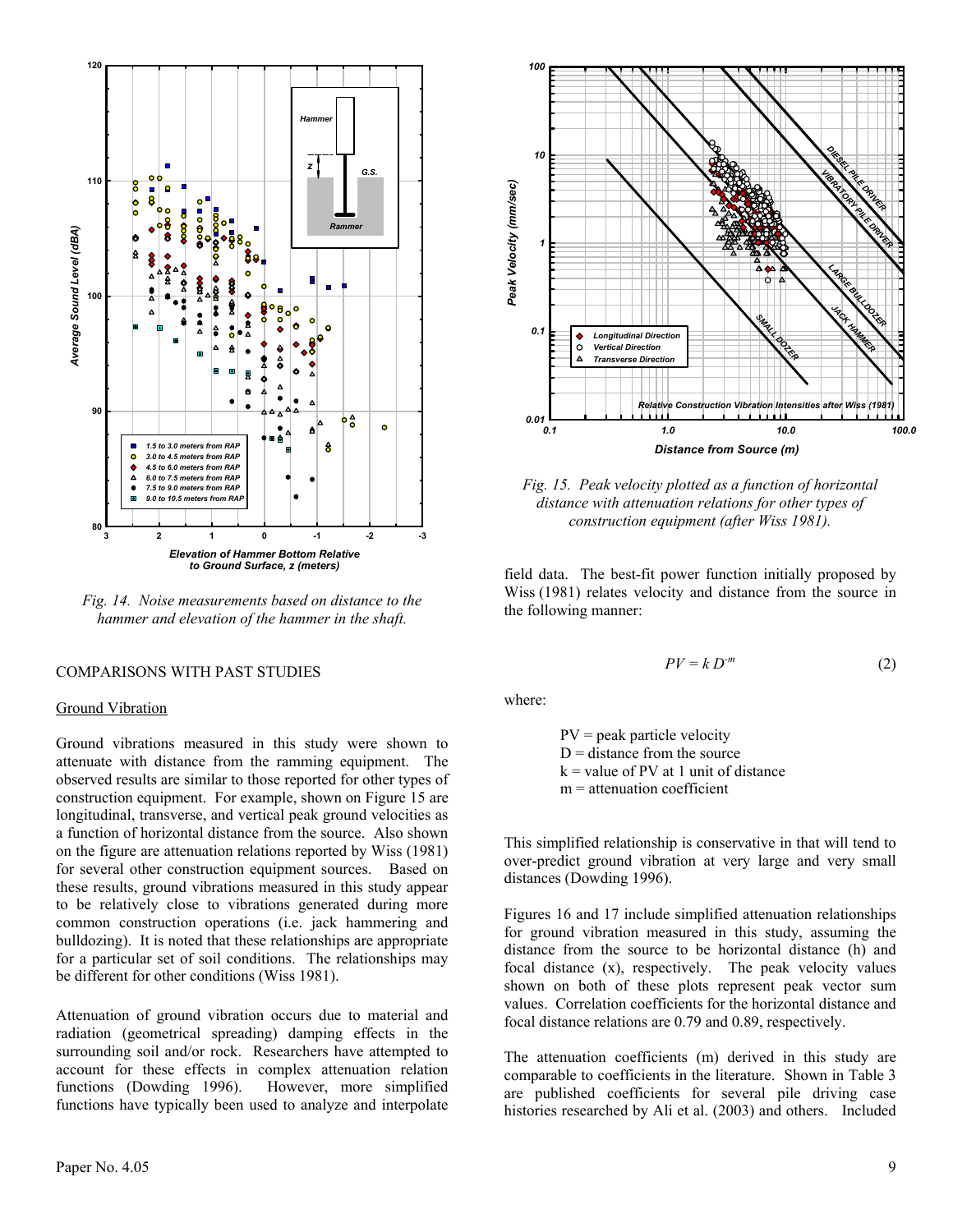on Figure 18 are attenuation relations for vibratory construction equipment (Dowding 1996). Also included on this figure is the attenuation relation from this study that relates peak velocity to horizontal distance.



*Fig. 16. Peak velocity attenuation relation based on horizontal distance, h.* 



*Fig. 17. Peak velocity attenuation relation based on focal distance, x.* 

Table 3. Published Attenuation Coefficients.

| <b>Reference</b>                               | <b>Soil Type</b>       | <b>Attenuation</b><br>Coefficient |
|------------------------------------------------|------------------------|-----------------------------------|
| Ali et al. $(2003)$ -driven piles <sup>1</sup> | Sand <sup>1</sup>      | 0.88 to 1.02                      |
| and vibrated sheet piles <sup>2</sup>          | Sand <sup>2</sup>      | 0.97                              |
| Amick and Unger (1987)                         | Clay                   | 1.5                               |
| Attewell and Farmer (1973)                     | Various                | 1.0                               |
| <b>Brenner and Chittikuladiok</b>              | Sand                   | 1.5                               |
| (1999)                                         | Sand over soft<br>clay | $0.8 \text{ to } 1.0$             |
| Hajduk et al. (2004)                           | Sand                   | $0.50 \text{ to } 1.03$           |
| <b>Martin</b> (1980)                           | Clay                   | 1.4                               |
|                                                | Silt                   | 0.8                               |
| Nichols et al. (1971)                          | Firm soil and rock     | 1.4 to 1.7                        |
| Wiss (1981)                                    | Sand                   | 1.0                               |
|                                                | Clay                   | 1.5                               |
| Woods and Jedele (1985)                        | Dense Sand             | 1.1                               |
|                                                | Med. Dense Sand        | 1.5                               |
| Current Study                                  | Clay and Silt          | $1.17 \& 1.49$                    |

With knowledge of the attenuation relationship, one can estimate the size of the vibration influence zone during the installation of a RAP. If one assumes that a particle velocity of about 0.5 millimeters per second is equivalent to slightly perceptible steady state ground motion for humans (Wiss 1981), then an appropriate influence zone around RAP during installation would be approximately 20 meters. One would expect the size of this influence zone to be similar to influence zones for other impact-type construction equipment with similar attenuation coefficients and input energy levels.



*Fig. 18. Attenuation relations for vibratory construction equipment (after Dowding 1996).*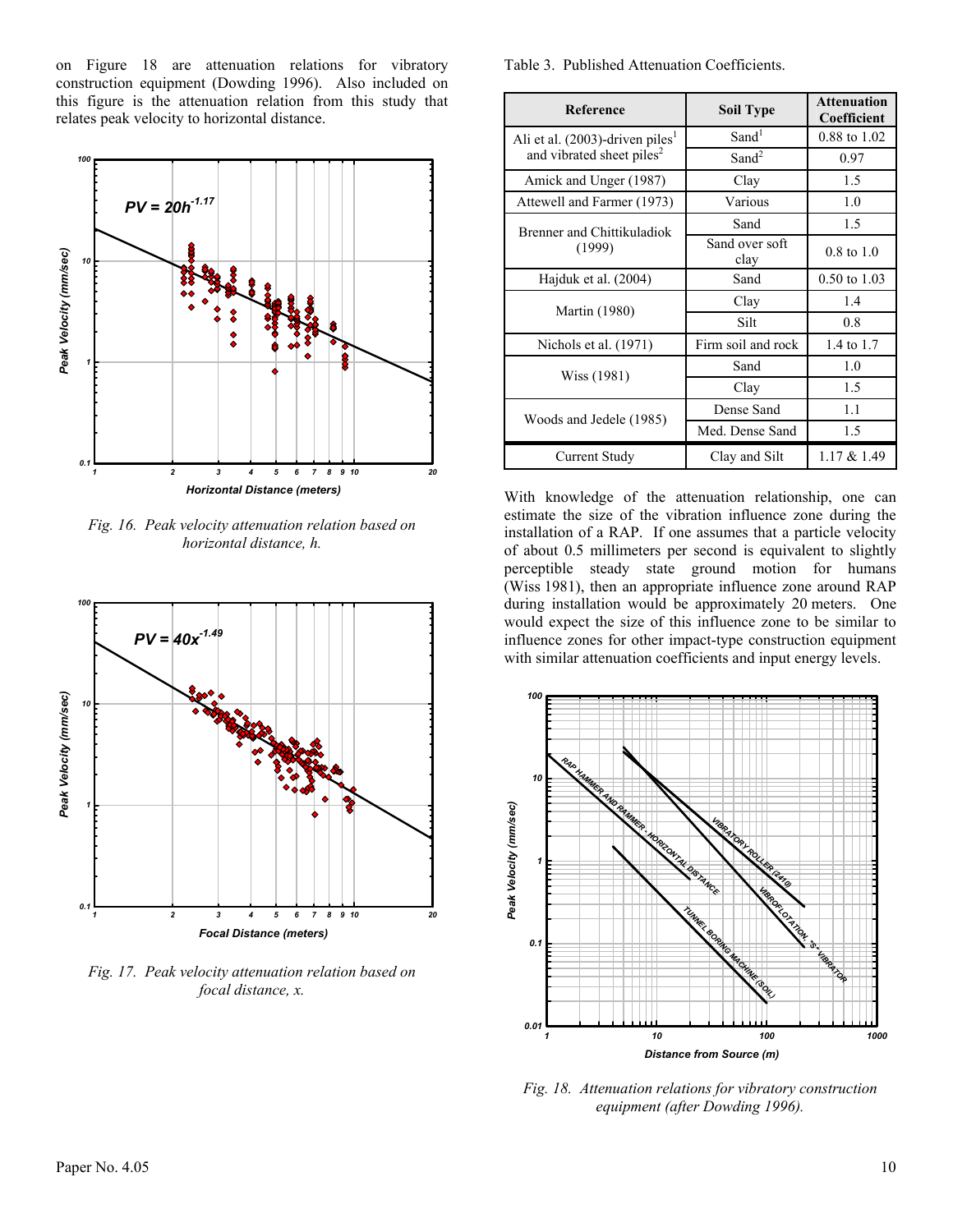It should be noted, however, that while the attenuation coefficients for pile driving and RAP installation are similar, the k values are not. The k values for pile driving are typically higher than those found in this study (see Fig. 15), thus indicating higher expected ground vibration with distance from the source. For example, Ali et al. (2003) found derived k values equal to approximately 123 and 146 for pile driving construction in sands. In this same study, a k value of 139 was derived for vibratory hammers used during sheet pile installation.

Shown on Figure 19 are peak velocity data plotted as a function of vibration frequency. Illustrated on the plot are allowable particle velocities as proposed by the U.S. Office of Surface Mining (OSM). The frequency-based vibration regulation defined by OSM represents a damage threshold for structures subject to blast induced ground vibrations (Siskind et al. 1980). As indicated, data from this study generally plot well below the established regulation.

The OSM regulation is likely applicable to construction operations producing single transient pulses, such as dynamic compaction and pile driving (Dowding 1996). However, with RAP installations, the hammer may be used to ram the aggregate for time periods exceeding 15 seconds, as was observed during this study. The influence of vibration duration was not investigated in this study. However, it has been shown that construction operations with lower dominant frequencies, like dynamic compaction and pile driving, will have higher potential to cause damage than those with higher dominant frequencies. The dominant frequencies observed during RAP installation (approximately 35 to 40 Hz) are relatively high in comparison to other construction operations.



*Fig. 19. Peak velocity as a function of zero crossing frequency with OSM frequency-based velocity criteria.* 

#### Construction Noise

Figure 20 shows noise measurements recorded during this study for distances ranging from 7.5 to 10.5 meters (25 to 35 feet). Also shown on this figure are typical noise levels for different types of construction equipment located approximately 7.5 meters (25 feet) from the receiver (U.S. Environmental Protection Agency 1971). The data suggest that RAP construction creates higher levels of noise than say jack hammering concrete, but lower levels of noise than pile driving and rock drilling. On heavy construction and building sites, the RAP installation noise is imperceptible from other construction noise at distances of 30 to 60 m (100 to 200 feet). The ramming noise is somewhat muffled when the hammer is down in the drilled shaft. The construction noise levels are highest during RAP installation when the hammer is out of the drilled shaft.



*Fig. 20. Noise measurements based on distance to the hammer and elevation of the hammer in the shaft with typical noise levels for other construction equipment located at a distance of 25 feet.* 

#### SUMMARY AND CONCLUSIONS

Summarized are measurements of ground vibrations and construction noise generated by the installation of Geopier rammed aggregate piers (RAPs) at the newly constructed Engineering IV building at California Polytechnic State University, San Luis Obispo. In general, peak ground